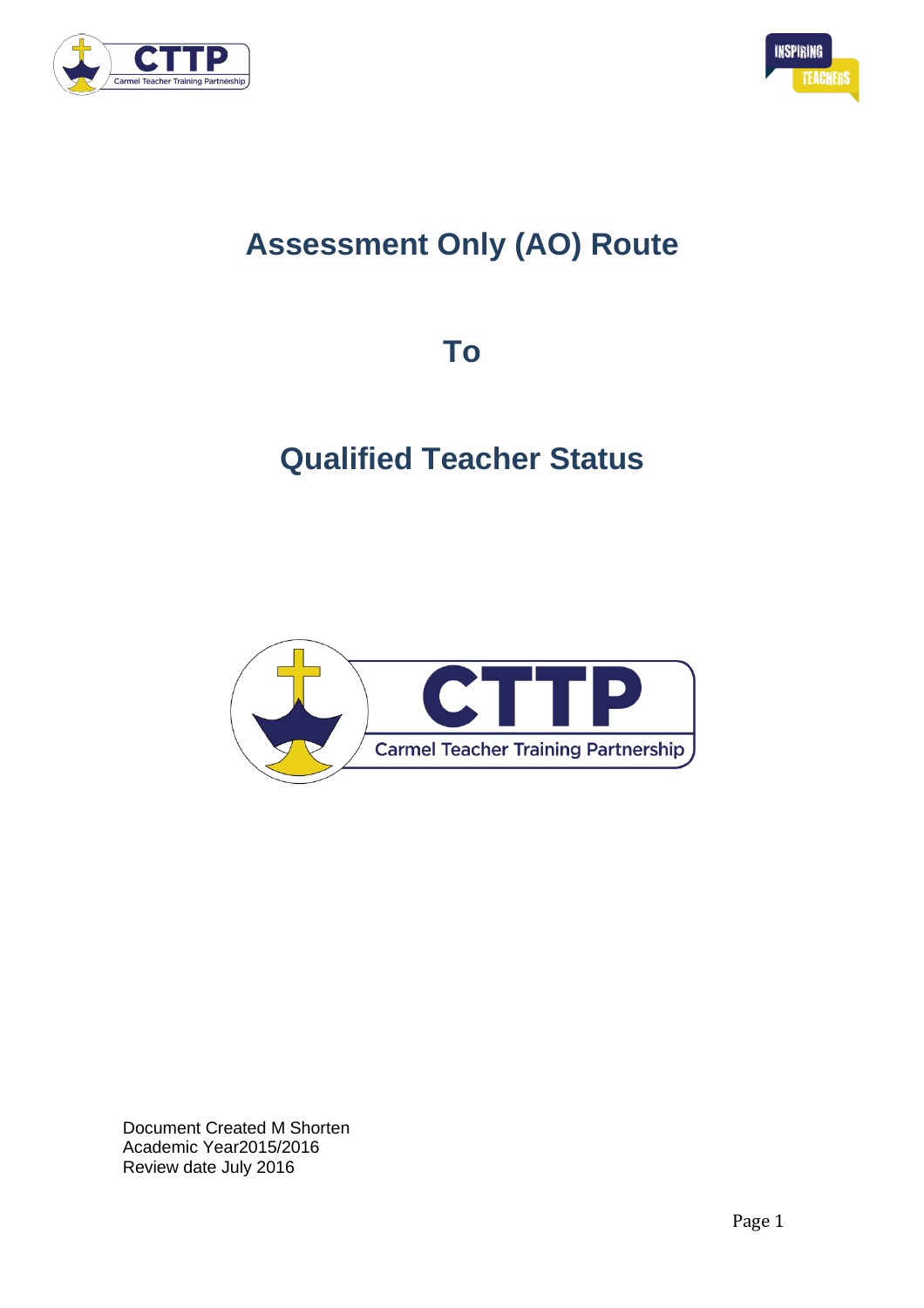



# **Table of Contents**

| <b>ENTRY EXPERIENCE</b>                          | 4  |
|--------------------------------------------------|----|
|                                                  |    |
|                                                  |    |
| <b>Contact and Support</b>                       |    |
| Teaching Experience in a Second School           | 5  |
| Role of School Mentor                            | 5  |
| THE Portfolio of Evidence and Evidence Gathering | 5  |
| Subject Knowledge                                | 6  |
| <b>Intellectual Capacity</b>                     | 6  |
| <b>CURRENT TEACHING CONTEXT</b>                  | 6  |
|                                                  |    |
|                                                  | 6  |
| <b>Evidence Submission - Standards</b>           |    |
| Internal Moderation                              |    |
| Final Assessment and External Verification       |    |
|                                                  | 10 |
|                                                  | 11 |
|                                                  |    |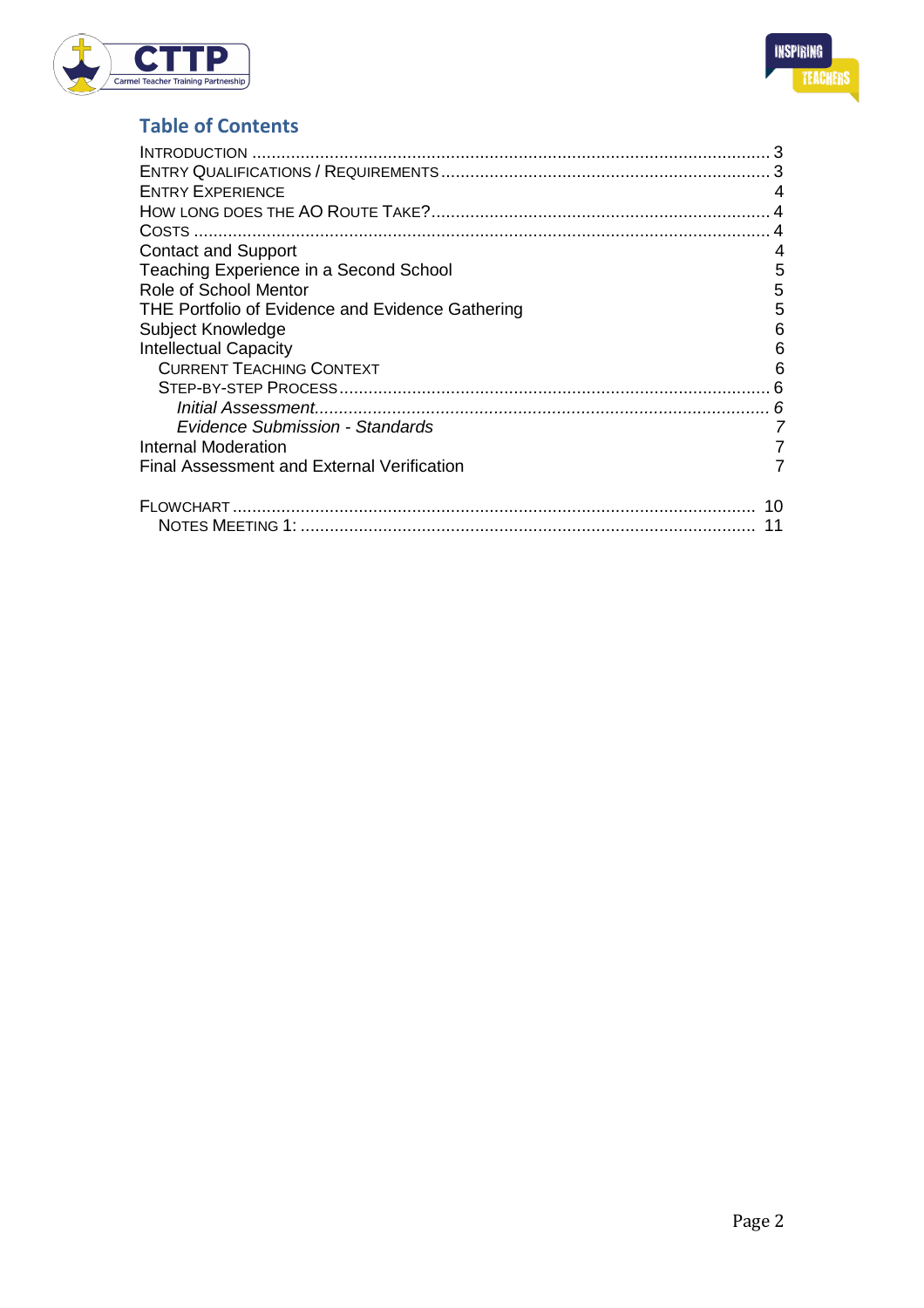



## **Introduction**

Carmel College, in collaboration with Carmel Teacher Training Partnership (CTTP), is designated as an Assessment Only (AO) provider by the National College of Teaching and Leadership. Carmel College is the lead School in the Carmel Teaching School Alliance and in association with other North East Teaching schools holds the license for leadership courses for the National College. Carmel Teacher Training Partnership is an Initial Teacher Training (ITT) Provider offering both SCITT and School Direct courses at Primary and Secondary levels.

High quality teaching is essential to the future prospects of the children in our schools. Carmel College is committed to the highest quality teacher training of new entrants into the profession. Through rigorous selection procedures, high quality training and focused individualised support teachers qualifying through Carmel ITT programmes will be of the highest quality.

The Assessment Only route is designed for those teaching in schools who would be eligible to gain Qualified Teacher Status (QTS) without undertaking a full QTS Initial Teacher Training Programme.

The AO route into teaching must adhere to the following stringent standards; it should not be seen as a short cut to qualified teacher status.

# **Entry Qualifications / Requirements**

The Assessment Only (AO) route into teaching follows exactly the same initial qualifications requirements as all other ITT routes to Qualified Teacher Status (QTS). CTTP invites applicants to apply for this route who:

- $\bullet$  are graduates  $-2.2$  minimum
- have GCSEs in English or English Language C or above
- GCSE maths C or above
- GCSE Science (Primary only) C or above
- an updated CV
- have been subject to a Disclosure and Barring Service (DBS) enhanced disclosure check
- have been teaching successfully for a minimum of two years full time or the equivalent – and been accountable for students' learning
- have teaching experience in a second school (details below)
- have taught across two key stages are already highly competent classroom teachers (at least 'Good' based on the Ofsted criteria for teaching)
- will be employed in a teaching role for the duration of the assessment period at a school where they can meet the full requirements of QTS
- have the intellectual and academic capabilities needed to meet the required QTS standards ( academic study - details below)
- applicants must have passed the professional skills' test prior to entry onto the AO programme [http://www.education.gov.uk/schools/careers/traininganddevelopment](http://www.education.gov.uk/schools/careers/traininganddevelopment/professional) [/professional](http://www.education.gov.uk/schools/careers/traininganddevelopment/professional)

All of the above qualifications must have been obtained prior to an application being considered. Equivalency examinations will be considered however the breadth of content and not just the level must also be met.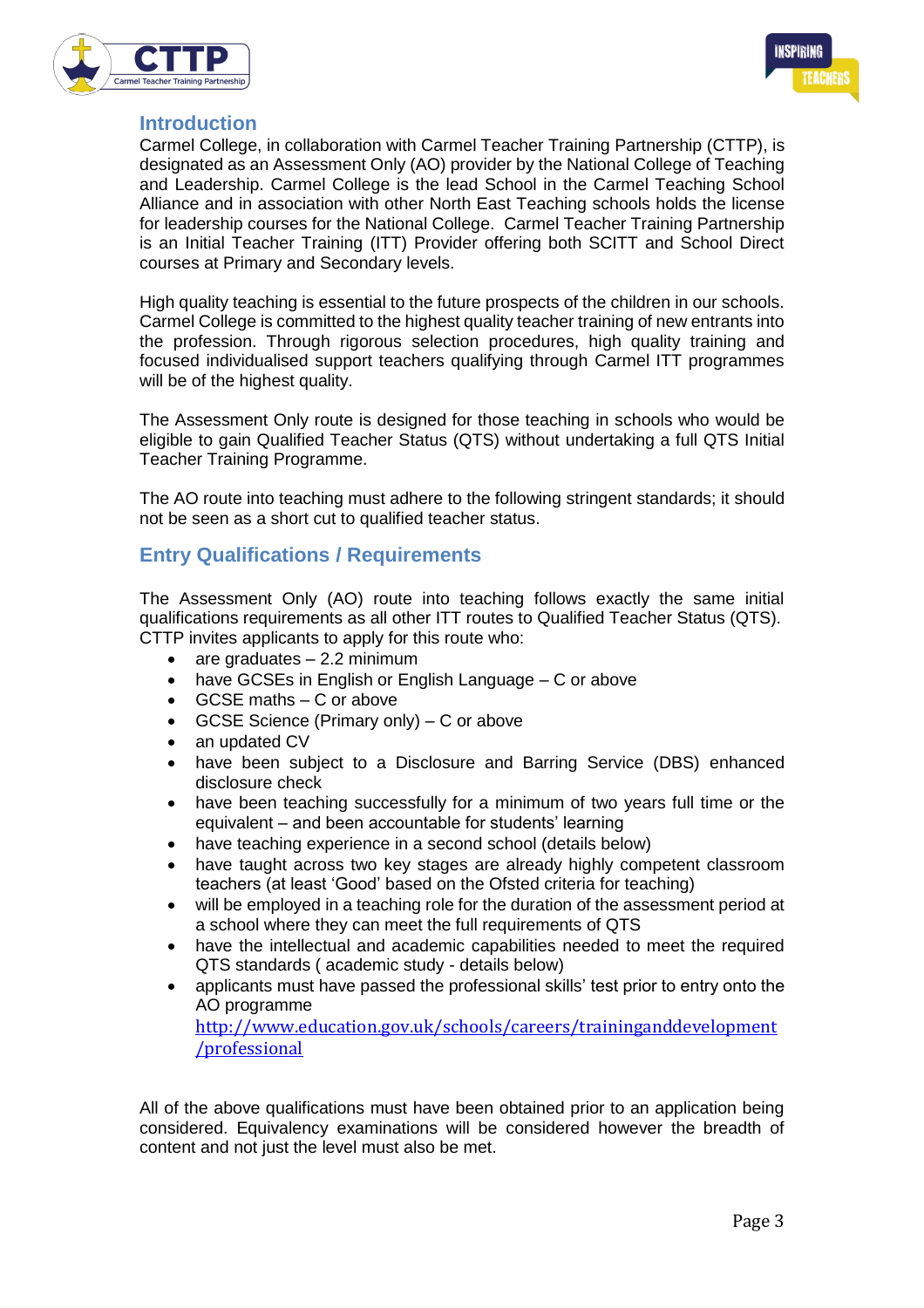



Where qualifications have been obtained outside the UK, a NARIC certificate to demonstrate the equivalency of the qualifications will be required. The cost of any equivalency / NARIC certification must be met by the applicant.

## **Entry Experience**

As this route into teaching has no training associated with it, there is the assumption that the applicant is currently teaching at a good or better standard. The applicant will have already 'learned on the job' and would be able to meet the standards required for all 8 of the QTS standards which also includes Part 2.

It is expected that the applicant is currently working in a school teaching the appropriate age and ability range following national curriculum and a UK public examination syllabus. The minimum length of teaching full classes full time would be at least 2 years, with responsibility for the pupils' progress. Individual cases may be considered on their merit.

Short-term supply placements which do not allow the AO to take full responsibility for their class(es) by undertaking the roles and responsibilities of a normal timetabled teacher, are not taken into account

## **How long does the AO Route take?**

AOs need time to have their qualifications and DBS checked (if accepted onto the AO Route; complete their application form and interview; gather a portfolio of evidence to show that they have met all the QTS Standards; pass the 2 QTS professional skills tests and prepare for assessment.

AO candidates need to gain QTS **within 12 weeks** of the Initial Needs Assessment visit (subject to having already taught in 2 UK schools). However, final assessment will not take place until AOs have gathered evidence that they meet all the QTS standards.

The whole process from initial application to final assessment is likely to take between one and two terms. It is important that the AO candidate has full time employment assured for the whole of this period.

#### **Costs**

The cost of the AO route is £2000 per applicant. This needs to be paid in full prior to the final assessment date.

#### **Contact and Support**

Carmel will offer online (email) and phone support throughout the 12 week assessment period and beyond into their early years of teaching. Initial Contact details are Assessment Only: Maria Matthews

[mmatthews@carmel.org.uk](mailto:mmatthews@carmel.org.uk)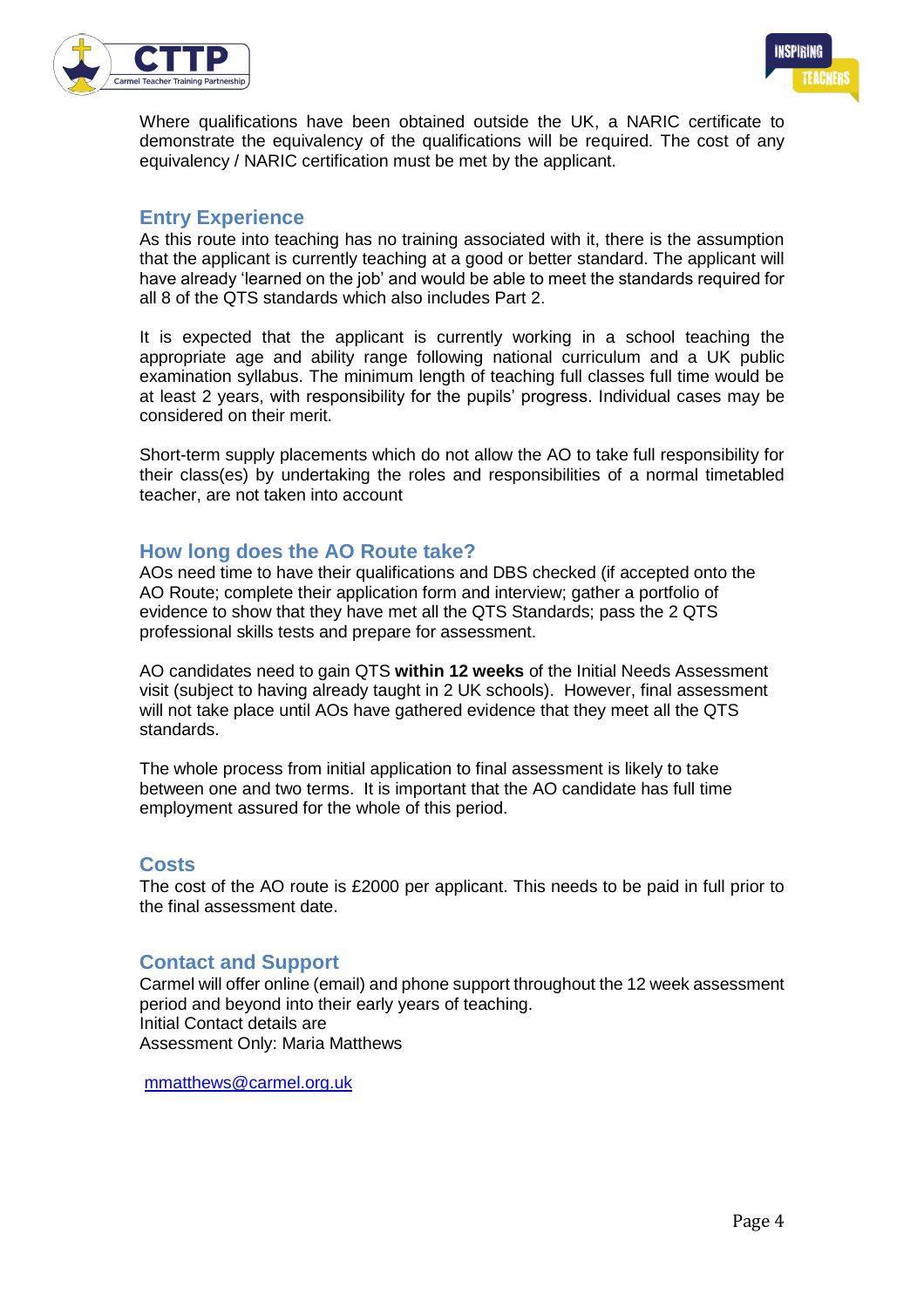



# **Teaching Experience in a Second School**

It is a QTS requirement that "….*Each trainee teacher must have taught in at least two school prior to recommendation for the award of QTS".*

AOs must provide evidence of sufficient and relevant experience in a second school. Clearly this will be earlier experience but must be within five years of their present placement. School placements as part of any short-term supply work or in a supporting classroom role, will not count towards the second school requirement. The role must have responsibility for pupil progress, accountable for pupil standards in that class or classes. They will have been responsible for delivering the National Curriculum to two consecutive age ranges.

They should already have a well-developed portfolio of evidence which includes a range of evidence for all the QTS Standards. It is particularly important that there are documented lesson observations of AO teaching across the age and ability range, giving clear reference to the relevant Standards met. If the AO's previous experience of teaching two consecutive age ranges and in more than one school is insufficient, the AO will have to meet this requirement as part of her/his Development Plan.

If sufficient evidence of work in a second school is not available, the AO must undergo a second school experience as part of training. At this school the AO should be able both to teach and carry out observations of teaching in the relevant subject or phase.

## **Role of School Mentor**

AOs will need the full support and commitment of their schools and particularly that of their mentors who will work closely with them to fulfil the criteria to achieve QTS. The mentor will arrange preparation for assessment, a programme of lesson observations, regular mentor meetings and checking the portfolio of evidence. The mentor must become familiar with the AO's professional attributes: subject knowledge; pedagogic skills; classroom management and ability to meet QTS Standards. They must be in a position to recommend that the AO has demonstrated competence against each of the Standards. They must also be aware of the AO's relevant experiences while at the current school in order to inform the Assessor during the Final Assessment.

## **The Portfolio of Evidence and Evidence Gathering**

The portfolio should be arranged according to the Teachers' Standards, to present the evidence relevant to each individual standard – including the sub-standards within each standard. The Standards in 'Part 2' of the Teachers' Standards can be evidenced by testimonials from the school.

As a rough guide, two pieces of evidence can show how the AO meets the standard and sub-standard in relevant contexts (such as different key stages). For some standards more evidence may be appropriate. Where a piece of evidence meets more than one standard, cross reference it, highlighting the relevant section for the standard being identified. However, you should not use one piece of evidence too often – only twice is recommended.

Wherever possible evidence ought to be naturally occurring. Collected through the natural process of teaching, lesson planning, resource creation and lesson observations carried out by the school.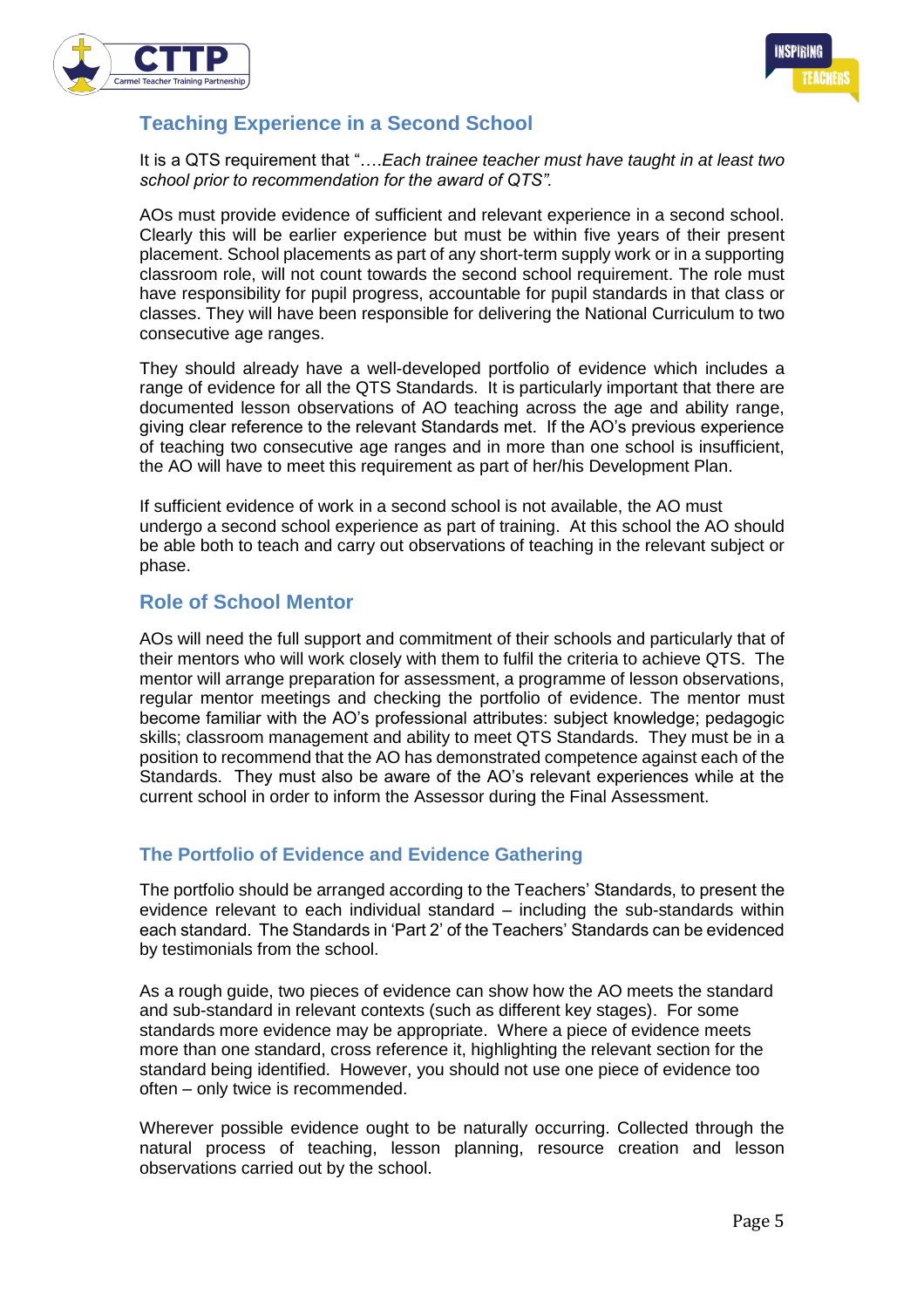



Evidence will include:

- 1. Lesson planning both mid-term, sequences and individual lesson plans
- 2. Teaching and Learning resources created for the range of age and abilities.
- 3. Lesson observations of both relevant age ranges
- 4. Witness statements to show the applicants ability to meet specific aspects of the standards.
- 5. Data collection and tracking of pupil progress
- 6. Pupils work assessed and levelled, moderated where possible
- 7. Photographic and other media of teaching, learning or wider participation within the school community.
- 8. A weekly 'Reflective Journal' must be kept to show candidate's learning journey and highlight her/his account of participation in the school community.

#### **Subject Knowledge**

The applicant must be able to demonstrate the sufficient subject knowledge to teach the relevant age and ability range. For general primary this must be across the full range of Core and foundation NC subjects.

#### **Intellectual Capacity**

The applicant will submit at the agreed date 12 weeks from initial assessment (meeting 3) an assignment 'How Children learn'. Between 2000-4000 words. Harvard referenced and will include a reflective application of current and relevant educational theory.

## **Current Teaching Context**

The successful applicant will be employed as an unqualified teacher in a school throughout the assessment. She / He will be fully supported by the school's head teacher and mentor. Responsibility for the applicant's training will remain with this host school. Carmel College is not responsible for providing a salary or other funds. The role may also be on a voluntary basis. Carmel College is not in the position to guarantee the allocation of AO trainees to partnership schools. Applicants may be rejected onto the AO route on the basis of lack of a placement school.

A school agreement will be signed by both Carmel College and the partner school to ensure all parties are aware of their roles, responsibilities and commitments prior to the start of the assessment period.

#### **Step-by-step Process**

All applicants will undergo an interview and other relevant selection activities in order to ascertain their suitability to teach and their initial standard of teaching does not require any further training.

Applicants will be accepted onto the AO route if all entry requirements are met and a suitable school is available. Applicants will be rejected at the initial assessment stage if either the entry qualifications or suitable teaching qualities are not at a sufficient level to meet the required standards.

An initial meeting (meeting 1) will be held to explain the process and answer any questions. This meeting will make some initial judgements and set a date for the initial assessment (meeting 2) where suitability for the AO route will be decided.

#### **Initial Assessment**

The applicant will be required to attend an interview and bring with them all relevant qualifications documentation (originals no photo copies) and proof of identity (Photo ID such as Passport or Driving Licence).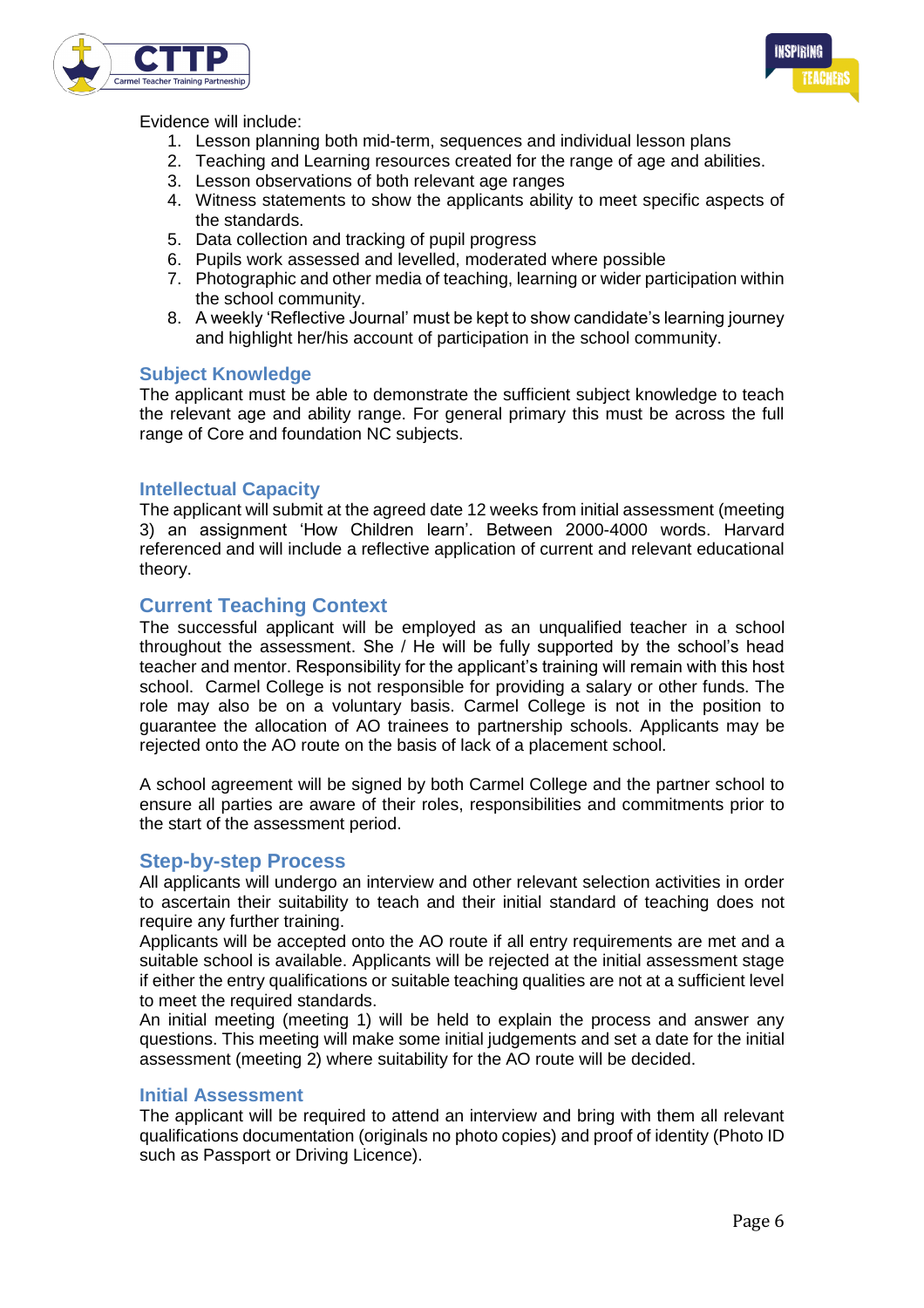



The purpose of the initial assessment is to assess the suitability to teach, to assess the personal qualities (including ethics and values required of teachers) and to assess the applicant's background for safeguarding children.

During the selection process the applicant will be required to

- 1. teach a full class of 30 children in the suitable age range,
- 2. give a presentation of portfolio of prior evidence

Discussions will also be carried out with current head teacher / line manager.

All applicants will carry out a health check questionnaire in accordance with Carmel ITT procedures to ensure fitness to teach. Carmel will adhere to all equality legislation and adjustments will be made where appropriate.

All applicants will be required to have a current DBS certificate a copy of which will be retained by Carmel College.

If prior evidence indicates the candidate has already completed sufficient teaching in a Second School a signed reference will be required to be presented at this stage.

In line with all QTS courses the AO route also requires the standards to be met through two consecutive age ranges. In a secondary school this is likely to be age 11-14 (KS3) and 14-16 (KS4). In primary this may be ages 3-5,5-7, 7-9 or 9-11.

The presented evidence will be required to cover both age ranges.

#### **Evidence Submission**

#### *Standards*

All 8 standards and part 2 will be evidenced through a single level arch file. The file will be suitably divided between standards.

For each standard evidence will be collected and presented for each aspect of the standard, including each sub section.

Standard 8 and Section 2 require evidence of wider participation in the school community supporting the school ethos and values. This will require a weekly 'Reflective Journal' to show routine participation.

#### **Internal Moderation**

All evidence and judgements made will be moderated alongside all other Carmel ITT routes to QTS. The same rigour and systems for checking the validity and accuracy of judgements will include all AO candidates. Final decisions and recommendations for QTS will be moderated by the annual exam board held in July each year.

All evidence and judgements made will be moderated alongside all other Carmel ITT routes to QTS. The same rigour and systems for checking the validity and accuracy of judgements will include all AO candidates. Final decisions and recommendations for QTS will be moderated by the annual exam board held in July each year.

#### **Final Assessment and External Verification**

On notification of readiness, an external verifier / assessor will contact the school to arrange a date for the final assessment. On the mutually agreed date, the applicant will be jointly observed, by assessor and mentor, teaching a full lesson. The verifier will also review evidence from lesson observations across two different age ranges. The assessor will also review the presented portfolio of evidence collected over the 12 week period and the portfolio presented at the initial assessment.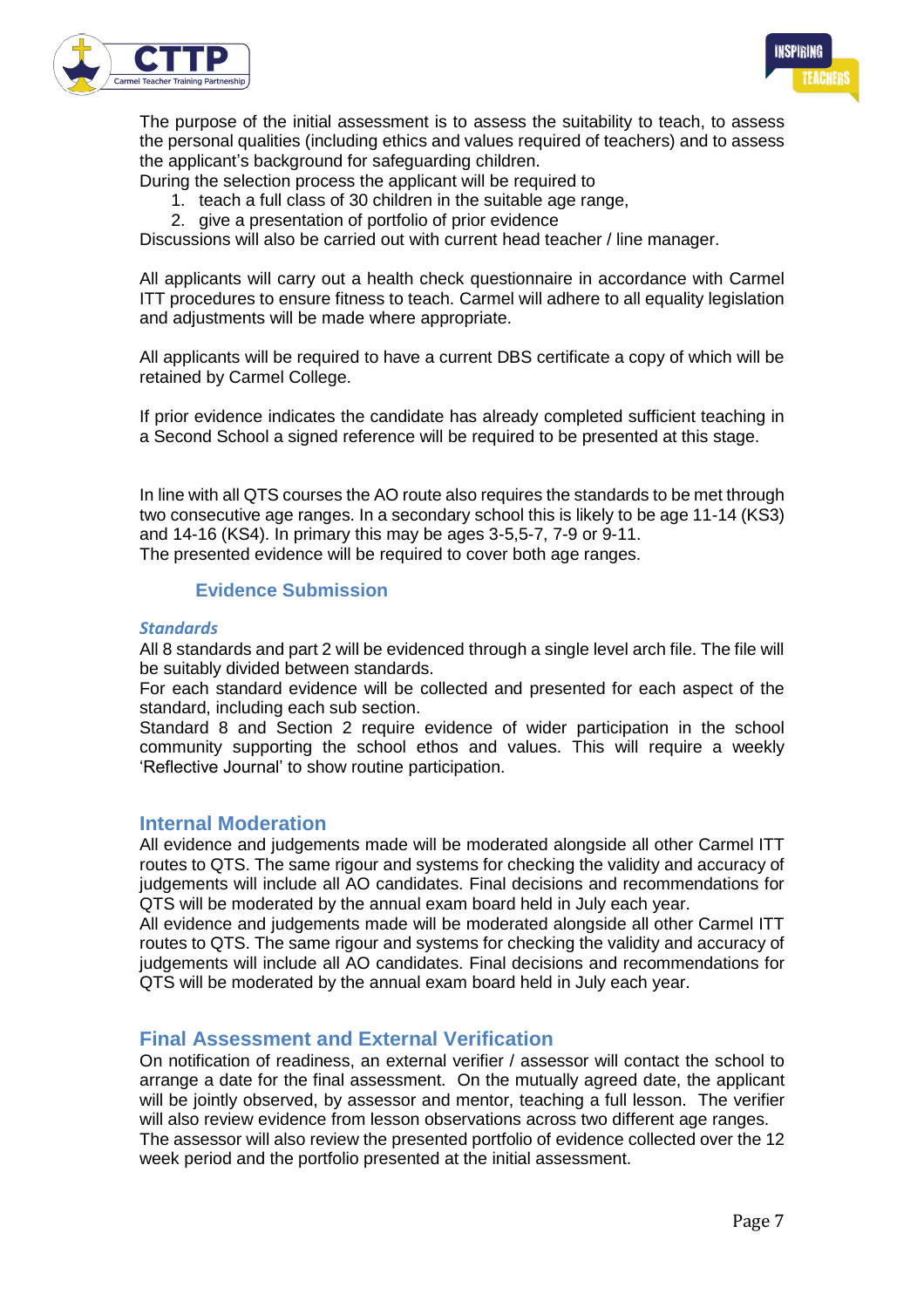



All applicants need to be prepared for this visit by the external verifier. Its aim is to moderate the process and evidence for passing QTS. The verifier will issue one of three judgements:

- 1. All judgements are agreed.
- 2. Applicant has passed QTS but grade judgements differ.
- 3. Applicant does not have enough evidence to achieve QTS.

The assessor will interview the trainee and members of the school staff with direct line management for the applicant. He / She will also review the assignment 'How Children Learn' and the weekly Reflective Journal.

#### **Notification and Award of QTS**

The EV will write a report which will refer to teaching observed and documentary evidence. The report makes one of the following recommendations:

- That QTS should be awarded.
- That QTS should not be awarded.

Within approximately seven working days the report is sent to Carmel College and a recommendation then goes from Carmel to NCTL who will then issue the certificate directly to the candidate's home address. This procedure can take several weeks.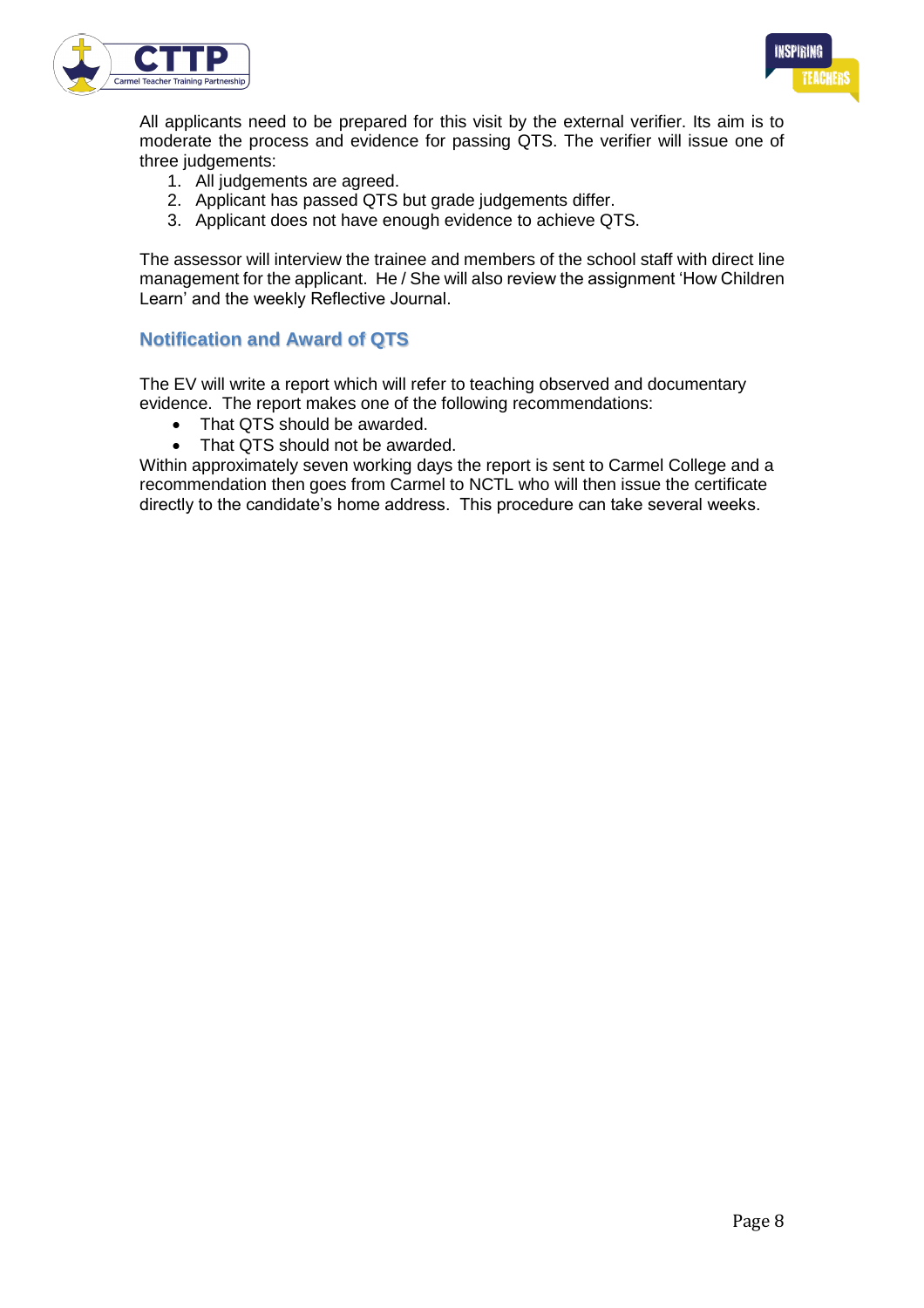



# **Checklist Form for Assessment Only Route to QTS**

Candidate Name:

School:

|                                    |                           |              |  | Qualifications                                                                                                          |                   |       |               |                  |  |
|------------------------------------|---------------------------|--------------|--|-------------------------------------------------------------------------------------------------------------------------|-------------------|-------|---------------|------------------|--|
|                                    |                           | Subject      |  |                                                                                                                         |                   | Grade | Establishment | Evidence         |  |
|                                    |                           |              |  |                                                                                                                         |                   |       |               | Presented        |  |
| <b>GCSE</b>                        |                           | English      |  |                                                                                                                         |                   |       |               | Y/N              |  |
| <b>GCSE</b>                        |                           | <b>Maths</b> |  |                                                                                                                         |                   |       |               | Y/N              |  |
| <b>GCSE</b>                        |                           | Science      |  |                                                                                                                         |                   |       |               | Y/N<br><b>NA</b> |  |
| <b>GCSE</b>                        |                           |              |  |                                                                                                                         |                   |       |               |                  |  |
| <b>GCSE</b>                        |                           |              |  |                                                                                                                         |                   |       |               |                  |  |
| <b>GCSE</b>                        |                           |              |  |                                                                                                                         |                   |       |               |                  |  |
| <b>GCSE</b>                        |                           |              |  |                                                                                                                         |                   |       |               |                  |  |
| <b>GCSE</b>                        |                           |              |  |                                                                                                                         |                   |       |               |                  |  |
| <b>GCSE</b>                        |                           |              |  |                                                                                                                         |                   |       |               |                  |  |
| <b>GCSE</b>                        |                           |              |  |                                                                                                                         |                   |       |               |                  |  |
| A Level                            |                           |              |  |                                                                                                                         |                   |       |               |                  |  |
| A Level                            |                           |              |  |                                                                                                                         |                   |       |               |                  |  |
| A Level                            |                           |              |  |                                                                                                                         |                   |       |               |                  |  |
| Degree                             |                           |              |  |                                                                                                                         |                   |       |               |                  |  |
|                                    | Other relevant            |              |  |                                                                                                                         |                   |       |               |                  |  |
| Qualifications                     |                           |              |  |                                                                                                                         |                   |       |               |                  |  |
| <b>Prior Experience</b>            |                           |              |  |                                                                                                                         |                   |       |               |                  |  |
| Teaching                           |                           | School       |  | Age Range                                                                                                               |                   | From  | To            | <b>QTS</b>       |  |
| Experience                         |                           |              |  |                                                                                                                         |                   |       |               | Evidence         |  |
| School 1                           |                           |              |  |                                                                                                                         |                   |       |               | Y/N              |  |
| School 2                           |                           |              |  |                                                                                                                         |                   |       |               | Y/N              |  |
| School 3                           |                           |              |  |                                                                                                                         |                   |       |               |                  |  |
| <b>Current School</b><br>Employed  |                           |              |  | Y/N                                                                                                                     | Teaching Y/N      |       | Volunteer     | Y/N              |  |
|                                    | <b>Skills Test Passed</b> | Y/N          |  | <b>DBS</b>                                                                                                              | Y/N               |       |               |                  |  |
|                                    |                           |              |  |                                                                                                                         |                   |       |               |                  |  |
| <b>Prior Evidence of Standards</b> |                           |              |  | Validated evidence examples, Lesson Obs LO, Lesson<br>Plans, Assessment Records AR, Performance<br>Management PM, Other |                   |       |               | Meet QTS         |  |
| $\mathbf{1}$                       |                           | Evidence     |  |                                                                                                                         |                   |       |               |                  |  |
| $\overline{2}$                     |                           | Evidence     |  |                                                                                                                         |                   |       |               |                  |  |
| 3                                  | Evidence                  |              |  |                                                                                                                         |                   |       |               |                  |  |
|                                    |                           |              |  |                                                                                                                         |                   |       |               |                  |  |
| $\overline{\mathcal{A}}$           | Evidence                  |              |  |                                                                                                                         |                   |       |               |                  |  |
| 5                                  | Evidence                  |              |  |                                                                                                                         |                   |       |               |                  |  |
| 6                                  |                           |              |  |                                                                                                                         |                   |       |               |                  |  |
|                                    | Evidence                  |              |  |                                                                                                                         |                   |       |               |                  |  |
| $\overline{7}$                     | Evidence                  |              |  |                                                                                                                         |                   |       |               |                  |  |
| 8                                  | Evidence                  |              |  |                                                                                                                         |                   |       |               |                  |  |
| Part 2                             | Evidence                  |              |  |                                                                                                                         |                   |       |               |                  |  |
|                                    |                           |              |  |                                                                                                                         | Subject Knowledge |       |               |                  |  |
|                                    |                           |              |  |                                                                                                                         |                   |       |               |                  |  |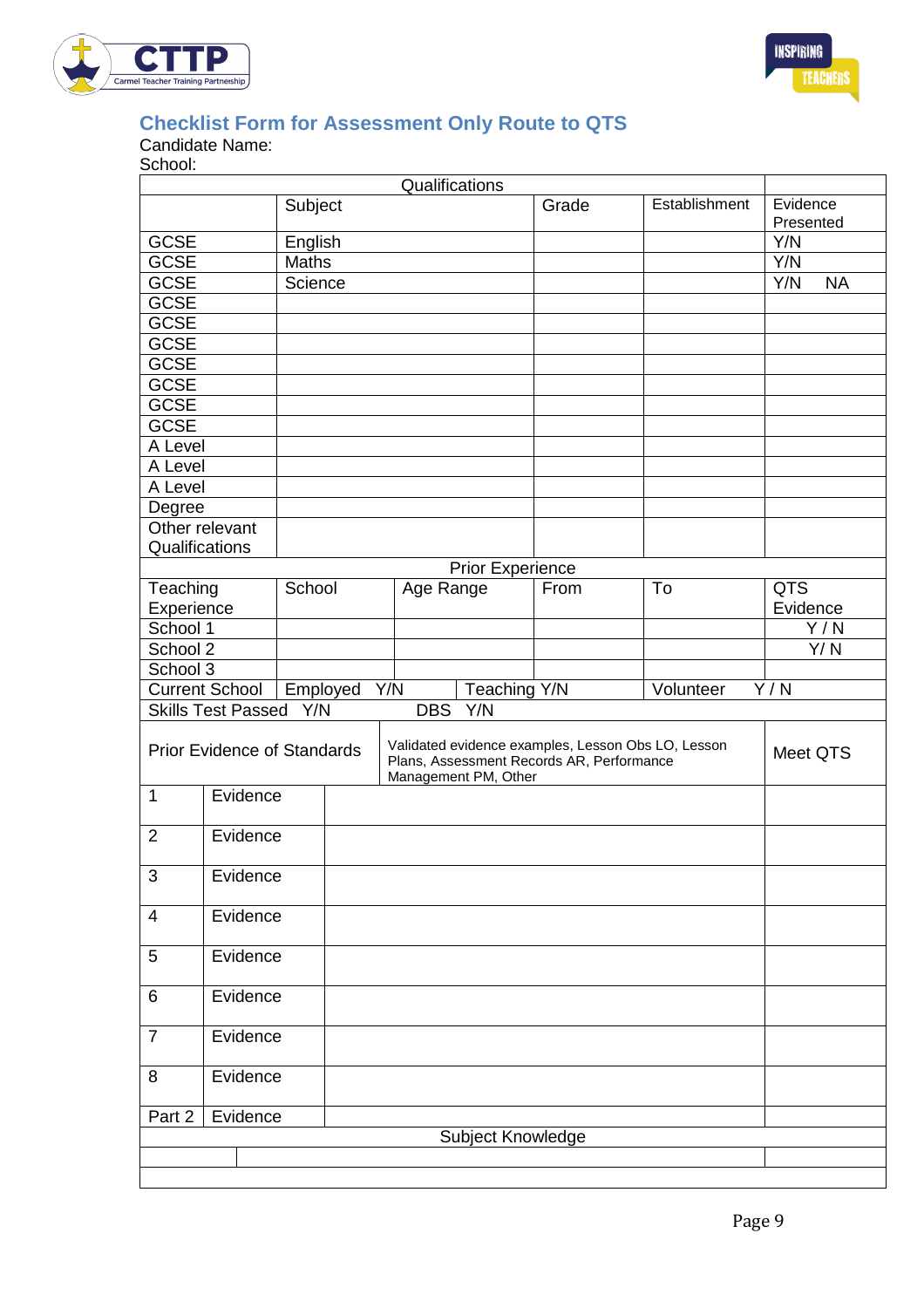